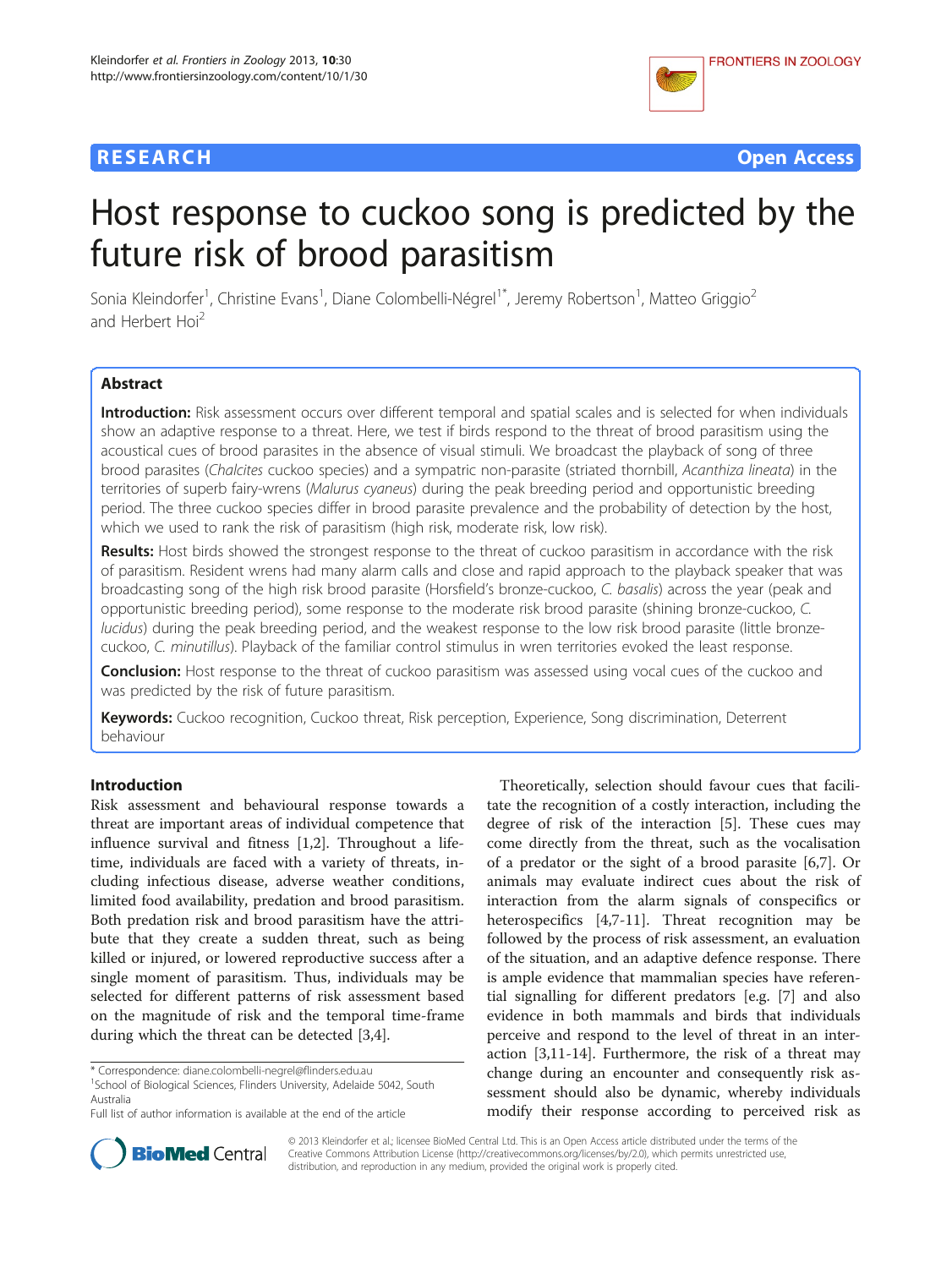proposed by Curio and colleagues [[2\]](#page-8-0) and amply tested in host-parasite systems [[2,15,16](#page-8-0)].

In the context of predation threat, risk assessment usually includes two risk components: risk to self of defending against the predator, and risk to offspring of being consumed by the predator. Thus, the observed defence behaviour (investment and risk taking) towards a specific predator is a result of both risk components. When the predation threat for defending parents is very high, and when parental death would result in the deaths of dependent offspring, parental risk taking should focus on parental survival. But parents could show a Kamikaze response and sacrifice their lives if offspring have a chance of survival without parental care, especially when parents have little opportunity for future reproduction [[17\]](#page-8-0). For these reasons, analysis of risk assessment and response to threat in predation contexts needs to be interpreted within a life-history framework that addresses trade-offs for parents and offspring between reproductive investment and survival, and current versus future reproductive opportunity [\[10,18](#page-8-0)].

Brood parasites do not represent a survival risk to defending parents. Therefore, brood parasite-host systems provide ideal conditions to study risk taking and parental investment specifically in relation to brood survival while controlling for risk to parental survival [\[19\]](#page-8-0).

There is ample evidence that parent birds show nest defence towards brood parasites. When brood parasites are in the vicinity and attempting to lay eggs, hosts have been shown to respond with mobbing or aggressive behaviour and increased vigilance at the nest [[6](#page-8-0)] – and thereby lower the probability of parasitism by brood parasites [[20](#page-8-0)]. Several studies have articulated how costs to the host and benefits to the brood parasite can drive the coevolution of deception and detection [\[13,21-23](#page-8-0)], thereby leading to complex recognition systems and discriminatory behaviour by both the host and the brood parasite [[21,22,24-31\]](#page-8-0). Given that the risk of the defending parents to a secretive egg-laying brood parasite is virtually zero, the question arises whether hosts could evolve a fine tuned (dynamic) risk assessment and response towards the brood parasite adult.

Most examples of an evolutionary arms race include two combatants: one host and one parasite. But what if complex recognition systems and consequently dynamic risk assessment have more than two combatants? Here we use superb fairy-wrens (Malurus cyaneus) as a model species to assess risk perception in the context of multiple brood parasites. The species is suited for this investigation because superb fairy–wrens suffer multiple parasites, namely Horsfield's bronze-cuckoo (Chalcites basalis) and shining bronze-cuckoo (C. lucidus), while little bronze-cuckoo (C. minutillus) is geographically allopatric and parasitises several songbird species [\[25](#page-8-0)].

Therefore, for the superb fairy-wren, each of these cuckoo species poses a different level of risk of brood parasitism. According to observed parasitism from previous studies, the highest risk of parasitism is from Horsfield's bronze-cuckoo, a moderate risk of parasitism is from shining bronze-cuckoo, and the lowest risk of parasitism is from little bronze-cuckoo (see methods for details). Furthermore, superb fairy-wrens are able to acoustically discriminate (1) heterospecific alarm calls in predator contexts [[32](#page-8-0),[33](#page-8-0)], (2) individually distinct alarm vocalisations of conspecifics [\[11,34](#page-8-0)-[36](#page-8-0)], and (3) conspecific and heterospecific nestling begging calls [\[22,37](#page-8-0)]. Thus, we predict that wrens are able to discriminate cuckoo species that pose different levels of brood parasite risk to wrens according to the vocalisation of adult cuckoos.

Several studies have examined risk assessment in the context of host-brood parasite interactions, and have shown that hosts consistently respond to visual cues about the threat of brood parasitism [[14,38\]](#page-8-0). This response includes hosts abandoning abnormal-looking eggs [[21](#page-8-0),[39](#page-9-0)] and single nestlings [\[22,30](#page-8-0)], while the brood parasites mimic host eggs [[26](#page-8-0),[40](#page-9-0)-[42\]](#page-9-0) and/or nestling skin coloration [\[38](#page-8-0)[,43](#page-9-0)-[45\]](#page-9-0). We have recently shown that superb fairy-wren embryos learn a begging call password while in the egg, and that parent birds use the presence or absence of the correct learned password in the nestlings' begging call for the decision to feed or abandon the brood [\[37\]](#page-8-0). Clearly, it would be even more advantageous to use acoustical cues that signal brood parasite presence and increase host deterrence behaviour before egg laying. While brood parasites also produce vocalisations, few studies have tested the response to these signals by eavesdropping hosts [\[46,47](#page-9-0)]. Hosts that detect a brood parasite before it lays an egg could prevent it from parasitising the nest [\[6](#page-8-0)[,48-51](#page-9-0)]. Therefore, we predict a selective advantage for potential hosts in detecting and using the song of cuckoos as they attempt to attract a mate before egg laying.

The first aim of our study is to determine whether superb fairy-wrens respond to parasite vocalisation and if the hosts are able to discriminate between varying threats represented by the different parasite species. We secondly aim to investigate whether investment into brood defence varies according to (1) the risk of brood parasitism, (2) the energetic cost of defence behaviour: we assume that alarm calls require less energy, and that approach to the threat requires more energy, and (3) the seasonal probability of parasitism risk, comparing the low risk period (opportunistic breeding by the host) and high risk period (peak breeding activity of the host). Survey data show that brood parasites have the highest song intensity during the host's peak breeding period [\[52,53](#page-9-0)]. The geographically sympatric brood parasites studied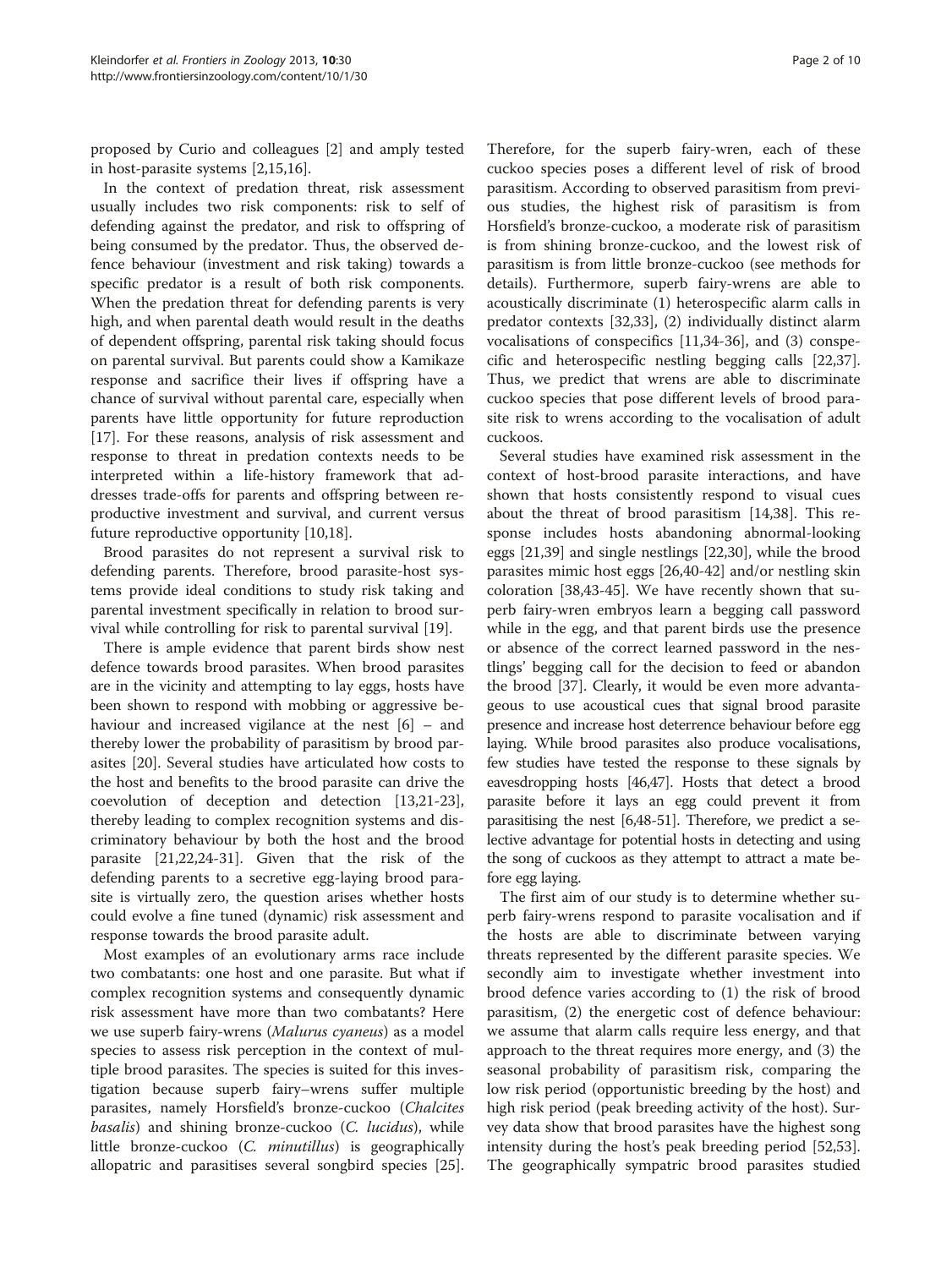here are partial migrants and some individuals remain in the territory across the year [\[54](#page-9-0)].

To test acoustical discrimination and investment by adult wrens towards heterospecific cuckoo songs (produced presumably by cuckoos for mate attraction and territory defence [[55](#page-9-0)]), we compare host wren response as the number of alarm calls (low cost behaviour), approach distance (high cost behaviour), and latency to respond to the broadcast of a song stimulus in the wren territory during the peak (September and October) and opportunistic (April and May) breeding periods. The song stimuli used in the experimental playback trials were previously recorded from a sympatric non-parasite and three cuckoo species. Given that the threat posed by a singing brood parasite to the defending host is low, several predictions can be formulated to quantify risk assessment in the absence of threats to parental survival: (1) If wrens recognise the level of threat (cuckoo species) for offspring survival based on vocalisations, they should respond differently to the vocalisation of a threat (sympatric cuckoo species) versus the vocalisation of a nonthreat (allopatric cuckoo and sympatric non-parasite, in this case striated thornbill, Acanthiza lineata). This prediction is about macro-level risk perception for the threat posed by brood parasites versus non-brood parasites. (2) At the micro-level of risk perception, we would expect wrens to react differently to vocalisations of different cuckoo species (species-level threats) that pose different levels of risk of brood parasitism. (3) If wrens adjust their response intensity based on the energetic costs of the defence and the risk probability, then we expect that low cost defence (alarm calls) will be observed across the year to the cuckoo species that pose the highest threat, but high cost defence (approach) would only be observed during the peak breeding period.

#### Results

(a)Cuckoo response to playback of cuckoo song

Seven Horsfield's bronze-cuckoos (high risk cuckoo) responded to the playback of Horsfield's bronze-cuckoo song and approached within 20 m of the playback speaker during the peak breeding period (total number of trials = 71). During the opportunistic breeding period (total number of trials = 78), one Horsfield's bronzecuckoo responded by calling within 20 m to the conspecific playback. The shining cuckoo did not respond to our playback trials. The cuckoo response was significantly different between peak and opportunistic breeding periods (Likelihood Ratio = 5.75,  $P = 0.016$ ).

Comparing wren response to the vocalisation of brood parasites and a familiar non-parasite (striated thornbill) our results clearly revealed a stronger response towards brood parasites (MANOVA: Calls  $F_{3,173} = 14.973$ ,  $P < 0.001$ ; Approach  $F_{3,173} = 13.419$ ,  $P < 0.001$ ; Latency  $F_{3,173} = 7.582$ ,  $P < 0.001$ ; see Figure [1](#page-3-0)). The response to the familiar nonparasite was virtually zero and did not vary between the peak and opportunistic breeding periods (for all response behaviours  $P > 0.3$ ). Post-hoc tests showed that wren response as calls, approach, and latency to the familiar nonparasite (control) was significantly lower in comparison to playbacks of all cuckoo species (for all  $P < 0.001$ ).

(c)Host response to playback of cuckoo song

During the peak breeding period, wrens consistently adjusted their response to the playback of cuckoo song. Wrens had more alarm calls, a closer approach, and a shorter latency to respond to the playback of cuckoo species that had higher risk of parasitism (Figure [1,](#page-3-0) Table [1](#page-3-0)). Post-hoc pairwise comparisons (pairwise comparisons based on HSD) showed that wrens had the highest response for calls, approach, and latency to the high and intermediate risk cuckoo species (both  $P < 0.03$ ), but no significant difference for calls to the low and intermediate risk cuckoo (both  $P > 0.1$ ).

During the opportunistic breeding period, wrens still responded significantly differently to the cuckoo species – but only for calls and not approach or latency (Figure [1](#page-3-0), Table [1\)](#page-3-0). Post-hoc pairwise comparisons showed significant differences in wren response for calls between high risk cuckoo and both intermediate and low risk cuckoo (both  $P < 0.01$ ), but no difference between calls to low and intermediate risk cuckoo ( $P > 0.2$ ). As Figure [1](#page-3-0) shows, the number of alarm calls increased along a gradient of cuckoo risk from low to high risk cuckoo species. There were no significant pairwise differences for the other response behaviours (all  $P > 0.2$ ).

Including cuckoo playback and breeding period within a single model and using calls, approach, and latency as fixed factors, there was a significant effect of cuckoo species and the interaction term cuckoo species  $\times$  breeding period (Table [2](#page-3-0)). The significant interaction term indicates a change in the wren response pattern across breeding periods for the different cuckoo species. During the peak breeding period, wren response increased with cuckoo risk, whereas during the period of opportunistic breeding there was a weaker response pattern and only alarm calls increased with cuckoo risk category (Figure [1\)](#page-3-0).

# **Discussion**

The results of this study on host perception of a current threat in relation to the future risk of brood parasitism raise intriguing questions about adaptive risk assessment.

<sup>(</sup>b)Host response to playback of cuckoo and thornbill song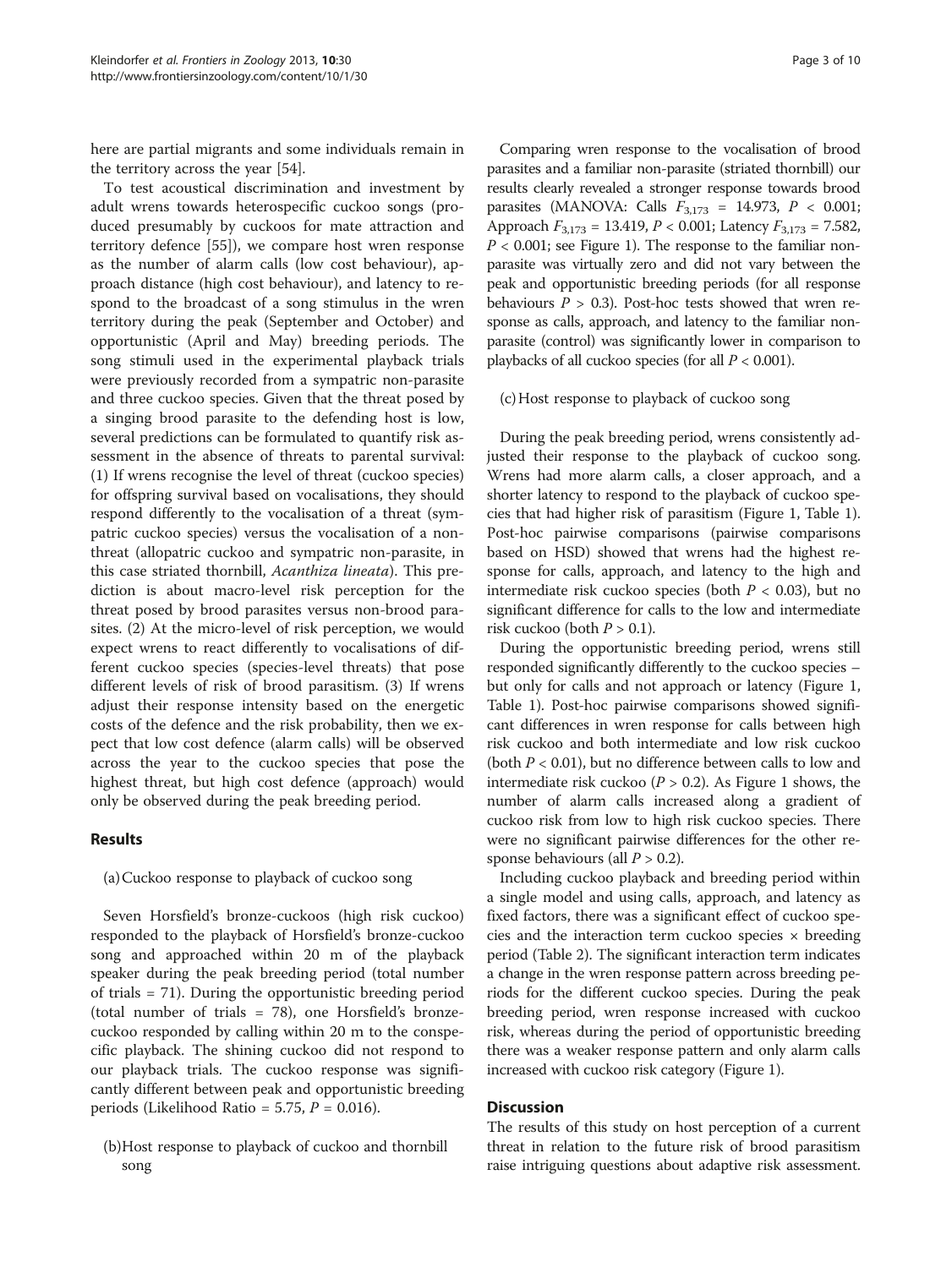<span id="page-3-0"></span>

breeding period ( $N = 83$  playback experiments). The study was done on Kangaroo Island in South Australia.

Fairy-wrens were clearly able to discriminate sympatric and allopatric brood parasite species, as well as the control. Thus, our first prediction was supported given that Table 1 Table 1 The response of superb fairy-wrens to the playback of cuckoo song (N=149 cuckoo playback experiments) on Kangaroo Island during the (a) opportunistic breeding period (low cuckoo risk) (N=78 trials), and (b) peak breeding period (high cuckoo risk)  $(N = 71$  trials) of the host.

| Response variable                | Df            | F-value | P-value |
|----------------------------------|---------------|---------|---------|
| a) Opportunistic breeding period |               |         |         |
| No of Alarm Calls                | $\mathcal{L}$ | 8.67    | 0.001   |
| Min. Distance to Approach (m)    | $\mathcal{L}$ | 1.01    | 0.34    |
| Latency to Respond (s)           | $\mathcal{L}$ | 0.61    | 0.55    |
| b) Peak breeding period          |               |         |         |
| No of Alarm Calls                | $\mathcal{P}$ | 10.98   | 0.001   |
| Min. Distance to Approach (m)    | $\mathcal{L}$ | 13.84   | 0.001   |
| Latency to Respond (s)           | $\mathcal{P}$ | 1444    | 0.001   |

Results are shown for a separate MANOVA test per breeding period: the predictor variable was Playback Stimulus (low risk, moderate risk, high risk cuckoo). Opportunistic breeding period (low cuckoo risk).

the host birds showed a differentiated response across species. The second prediction was also supported given that the intensity of host response was predicted by the risk associated with the stimulus. This differentiation provides compelling evidence that fairy-wrens discriminated between particular cuckoo species (threat) – and perhaps between particular risk. The risk of cuckoo parasitism was assessed based on the probability of parasitism by the cuckoo, and the probability of detection by the host.

# Table 2 A single model test of the response of superb fairy-wrens to the playback of cuckoo song (N=149 cuckoo playback experiments) on Kangaroo Island

| <b>Factors</b>                       | Response<br>variable          |                | Df F-value P-value |       |
|--------------------------------------|-------------------------------|----------------|--------------------|-------|
| Playback                             | No. of Alarm Calls            | $\overline{2}$ | 32.146             | 0.001 |
|                                      | Min. Distance to Approach (m) | 2              | 16.743             | 0.001 |
|                                      | Latency to Respond (s)        | $\overline{2}$ | 10.47              | 0.001 |
| Breeding Period                      | No. of Alarm Calls            | 1              | 37.98              | 0.001 |
|                                      | Min. Distance to Approach (m) | 1              | 12.29              | 0.001 |
|                                      | Latency to Respond (s)        | 1              | 5.47               | 0.020 |
| Playback $\times$<br>Breeding Period | No. of Alarm Calls            | $\mathcal{P}$  | 6.63               | 0.001 |
|                                      | Min. Distance to Approach (m) | $\mathcal{P}$  | 5.18               | 0.002 |
|                                      | Latency to Respond (s)        | $\mathcal{L}$  | 4.94               | 0.002 |
| Playback ID                          | No. of Alarm Calls            | $\mathfrak{D}$ | 0.001              | 0.994 |
|                                      | Min. Distance to Approach (m) | $\mathcal{P}$  | 2.43               | 0.121 |
|                                      | Latency to Respond (s)        | $\overline{2}$ | 3.41               | 0.067 |
| Study Site                           | No. of Alarm Calls            | $\mathfrak{D}$ | 0.30               | 0.583 |
|                                      | Min. Distance to Approach (m) | $\mathcal{P}$  | 0.41               | 0.521 |
|                                      | Latency to Respond (s)        | $\overline{2}$ | 4.97               | 0.027 |

The predictor variables were playback stimulus (low risk, moderate risk, high risk cuckoo) and breeding period (peak, opportunistic). Playback ID and Study Site were entered as random effects.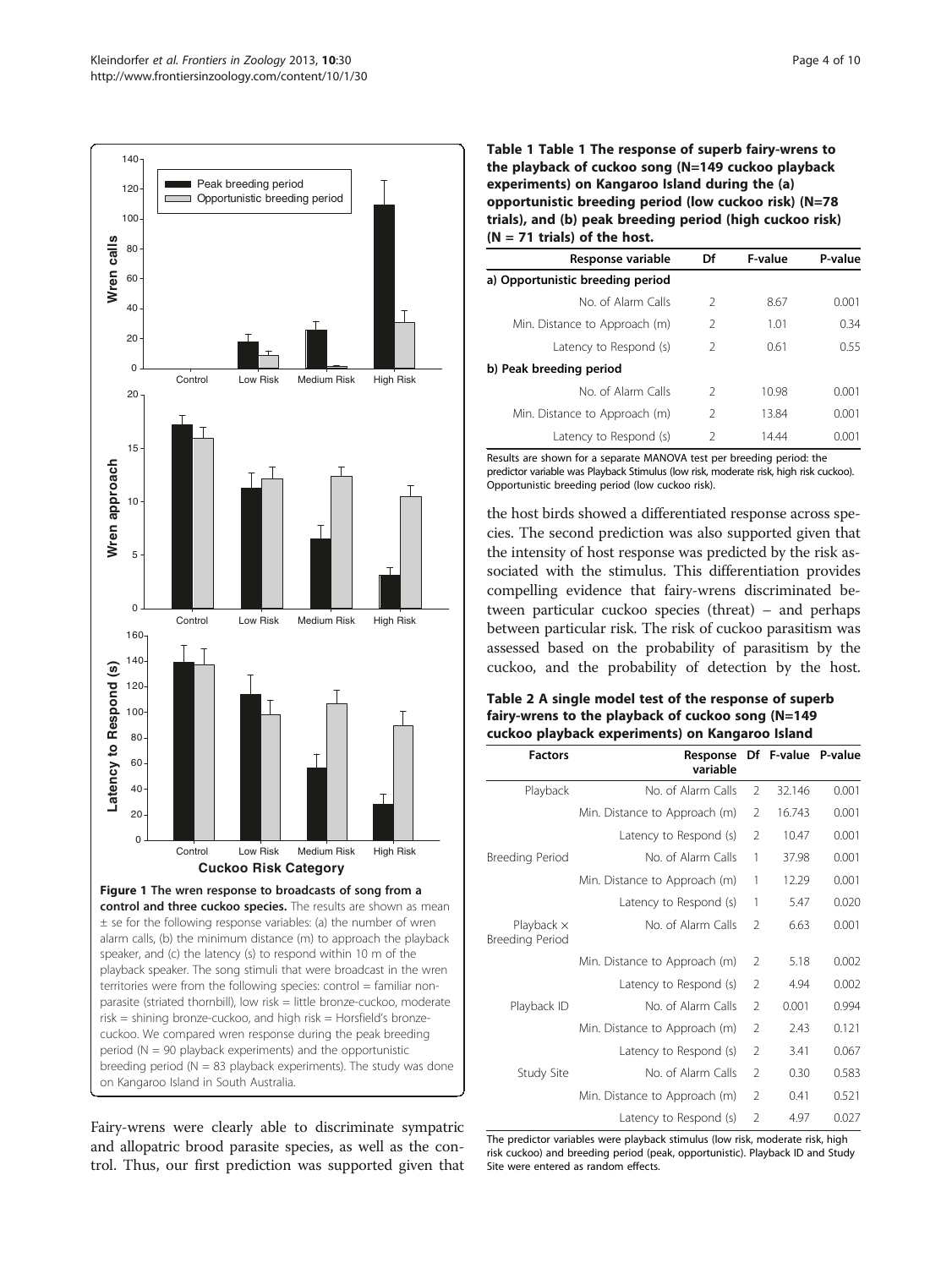<span id="page-4-0"></span>Cuckoo species that were more likely to parasite the host and less likely to be detected were assessed as being of higher risk. Wrens responded more strongly to the playback of the high risk cuckoo than the moderate or low risk cuckoo. The strength of the response was characterised by the number of alarm calls, the approach distance, and the rapidity of response to the playback speaker (see Figure [1](#page-3-0)). The strongest response – with many alarm calls, rapid and close approach – was observed towards Horsfield´s bronze-cuckoo, which also represents the highest risk for successful brood parasitism of wren nests. The overall highest response was observed for the Horsfield´s bronze-cuckoo during the peak breeding period, when the risk of brood parasitism was also highest. Wrens had the lowest response to the allopatric cuckoo species that poses the lowest risk of parasitism but the response was still significantly higher than to the familiar control stimulus (see also [[31](#page-8-0)]).

The fine-tuned response towards different cuckoo species, even species that do not occur in the area, is very surprising and raises the question of how this acoustical recognition may work. Other studies of risk perception in host-brood parasite systems have also found a strong response by hosts to the presence of brood parasites [[6,](#page-8-0)[48,56\]](#page-9-0). But the previous studies (1) combined visual and acoustical stimuli, and/or (2) studied the host response to one species of brood parasite [[23](#page-8-0),[57](#page-9-0)-[59\]](#page-9-0). In our study, host birds showed threat discrimination towards the song of several brood parasites in the absence of visual stimuli. This finding opens up many questions about the mechanism and function of heterospecific song discrimination and stimulus association in the context of risk. We discuss below how the stimulus association between song and risk perception could be shaped by learned association and experience.

There are several sources of evidence for host-brood parasite threat perception and discrimination. For example, yellow warblers (Dendroica petechial) showed a differentiated response to playback of intruder cowbird song based on sex: yellow warblers responded more strongly to female cowbirds (Molothrus ater) (they invade the host nest) than male cowbirds (they may accompany females to find host nests), and had the lowest response to the control song sparrow (Melospiza melodia) [\[48,49](#page-9-0)]. Other studies have inferred host risk perception given effects of local brood parasite density on host response sensitivity. In areas with many cuckoos, reed warbler (Acrocephalus scirpaceus) hosts more often mobbed the cuckoo mount placed near the nest, but tended to remain hidden in areas with few cuckoos [[60\]](#page-9-0). Some of the variance in the response intensity by the host is explained by the hosts' experience with that threat in the local population (but see [\[61](#page-9-0)]). In our study site, the high risk cuckoo (to which the wrens also had the highest response) was also the most common cuckoo species [\[62](#page-9-0)].

An exclusive density mechanism is hard to invoke in our study, because wrens did react towards a totally unknown cuckoo species, namely the little bronzecuckoo – and had the lowest response to the familiar non-threat, the striated thornbill (see also [[63,64](#page-9-0)] . So the question arises: what other cues do birds use to distinguish the different cuckoo species? Perhaps wrens used structural characteristics in the acoustical signal as a cue for risk (Figure 2). Australian cuckoo



cuckoos used in the playback experiments to test host response. The three cuckoos represent different levels of risk of brood parasitism, with the Horsfield's bronze-cuckoo representing a high risk, the shining bronze-cuckoo a moderate risk, and the little bronze-cuckoo a low risk.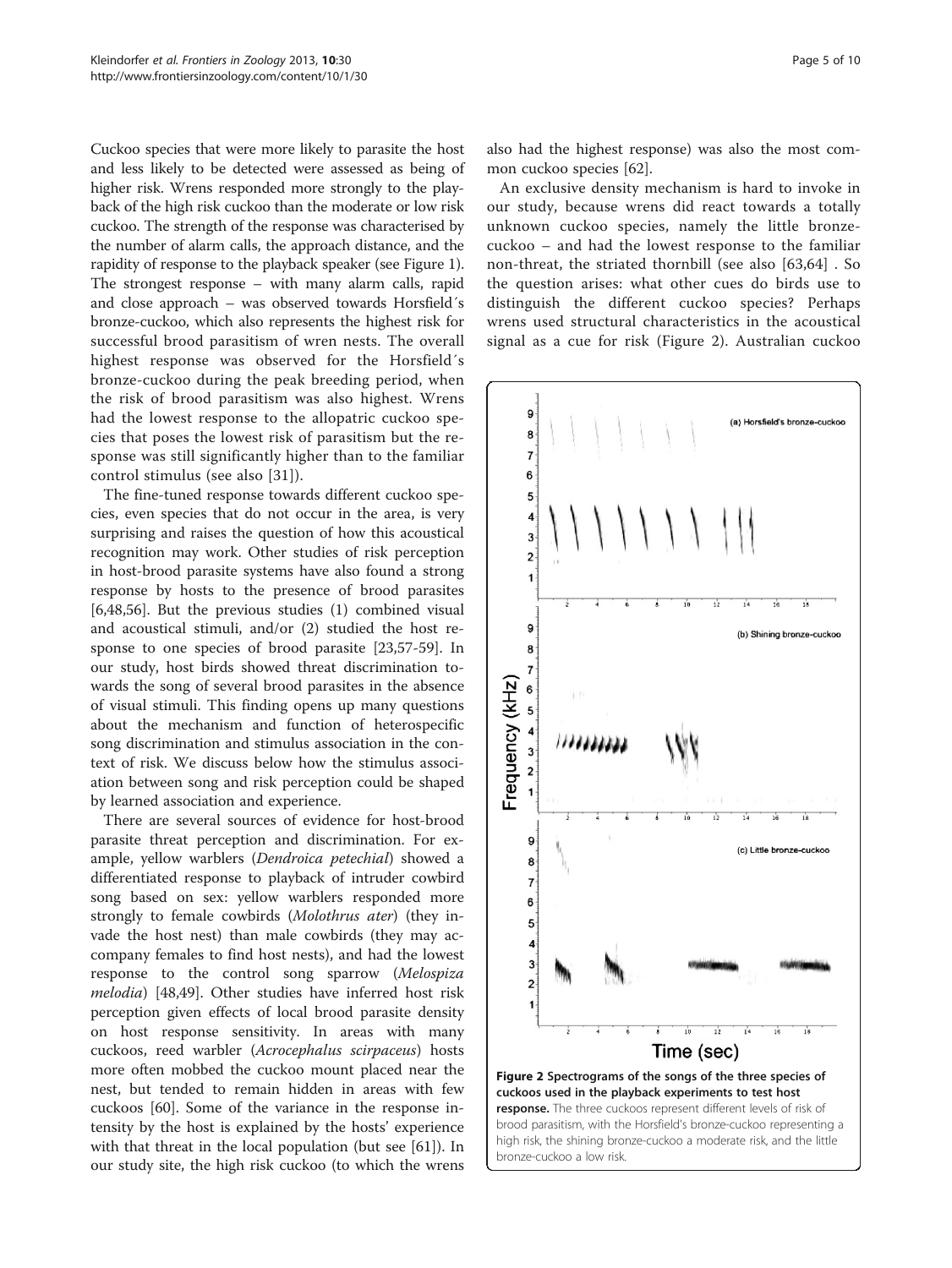species have different song structure, which can consist of a combination of upward and downward frequency sweeps, with occasional constant frequencies [[65](#page-9-0)]. It is possible that, despite these differences between cuckoo species, some song characteristics are common to the cuckoo group. It is also possible that the wrens responded to the song structure of the cuckoo for reasons other than risk perception. Magrath and Bennett [[66](#page-9-0)] recently showed that superb fairy-wrens fled in response to the playback of noisy miner alarm calls – but only when the two species shared the same location, and not in relation to call structure. In other studies, wrens responded to both structurally similar and dissimilar heterospecific aerial alarm calls if the species co-occurred in the same study area [[32,33](#page-8-0)]. Combined, the results by Magrath and colleagues suggest that wrens did not respond to alarm call structure, but rather to the familiarity of the acoustical signal. Thus, similarity in acoustical signals between cuckoo species may partially explain the wren response to the allopatric cuckoo species (Figure [2\)](#page-4-0), while familiarity or density cues could explain additional variation in response intensity to the sympatric cuckoo species. The similarity in cuckoo song structure is probably explained by shared phylogeny rather than cuckoo vocal mimicry. It is well known that cuckoos visually mimic the wing shape and barring plumage of predatory birds [[67,68](#page-9-0)] and this mimicry has functional significance [[68,69](#page-9-0)]. However it does not seem reasonable to mimic another parasite when its call elicits mobbing behaviour by a potential host.

There is a growing body of research on mechanisms of cuckoo discrimination that involve social transmission [[70](#page-9-0)-[72\]](#page-9-0), trial-and-error learning [\[22,](#page-8-0)[73\]](#page-9-0), visual and temporal cues such as hatch order [\[74\]](#page-9-0), and non-phenotypic discrimination cues [[29](#page-8-0)]. From an ontogenic perspective, we suggest that cuckoo density could stimulate neural organisation through the frequency of singing either in embryos [\[37](#page-8-0)] or fledglings, and that such neural organisation could correlate with recognition of cuckoo song by adult wrens. In this scenario, we would predict that neural organisation in developing wrens would be influenced by the stimulus intensity (density) of cuckoo song in the natal breeding ground, which remains to be tested. In addition, adult hosts could have experience with cuckoos from their earlier breeding seasons, which may result in higher discrimination towards familiar stimuli [\[75\]](#page-9-0). This prediction can be tested by comparing the response of naive and experienced breeders [[76](#page-9-0)]. But caution is required to equate age with breeding experience, given that many southern hemisphere species may postpone breeding for several years until conditions are favourable. Hence, southern hemisphere populations may have a proportion of old but inexperienced breeders.

Our third prediction about the type (low cost, high cost) of anti-parasite behaviour and the risk of brood parasitism is also supported. In this study, we compared wren response to the playback of cuckoo song during a period of high risk of cuckoo parasitism (peak breeding period) and a period of low risk of cuckoo parasitism (opportunistic breeding period). Wrens showed a differentiated response to the cuckoo species between the breeding periods (Table [2](#page-3-0)). In general, the wrens had a much lower response to all cuckoo species during the opportunistic breeding period – but they nonetheless had a higher number of alarm calls to the high risk cuckoo (Figure [1\)](#page-3-0). During the peak breeding period, the wrens had a consistently higher response to all cuckoo species, with the strongest response to the high risk cuckoo, an intermediate response to the intermediate risk cuckoo, and a low response to the low risk cuckoo. Stated in terms of the purported energetic cost of defence, wrens adjusted their response according to cuckoo species for low cost behaviour (alarm calls) but not for high cost behaviour (approach). During the opportunistic breeding period, the high cost behaviour (approach) was infrequent and was not differentiated across the cuckoo species (Figure [1](#page-3-0)), but the low cost behaviour (alarm calls) was highest for the high risk cuckoo species. During the peak breeding period, the high cost behaviour (approach) was more frequent and was highest to the high risk cuckoo. The higher incidence of high cost defence behaviour during the peak breeding period is likely an adaptive response because wrens are at the greatest risk of brood parasitism at that time. Other studies have also found a temporal pattern of cuckoo defence during the breeding season – with higher nestprotection behaviour by hosts towards brood parasite mounts during the egg-laying phase or early in the breeding cycle [\[6](#page-8-0)[,57,77\]](#page-9-0). We extended this temporal framework to test host response to the threat of a cuckoo species in their territory. The host species is long-lived, highly territorial, and sedentary year-round. We argue that defence against a brood parasite should also occur outside the peak breeding period. Sedentary and long-lived hosts are predicted to benefit if their defence behaviour results in brood parasites leaving the area or avoiding a particular area for attempted egglaying in the future.

To test predictions about the adaptive response towards a threat, we need to observe variation in the response over a wide range of conditions. We tested host response towards a range of conditions, from (1) highest risk in the presence of a very efficient brood parasite during the main breeding period, to (2) lowest risk in the presence of a non-parasite or geographically allopatric brood parasite outside the main breeding period. We needed negative and positive controls to test if the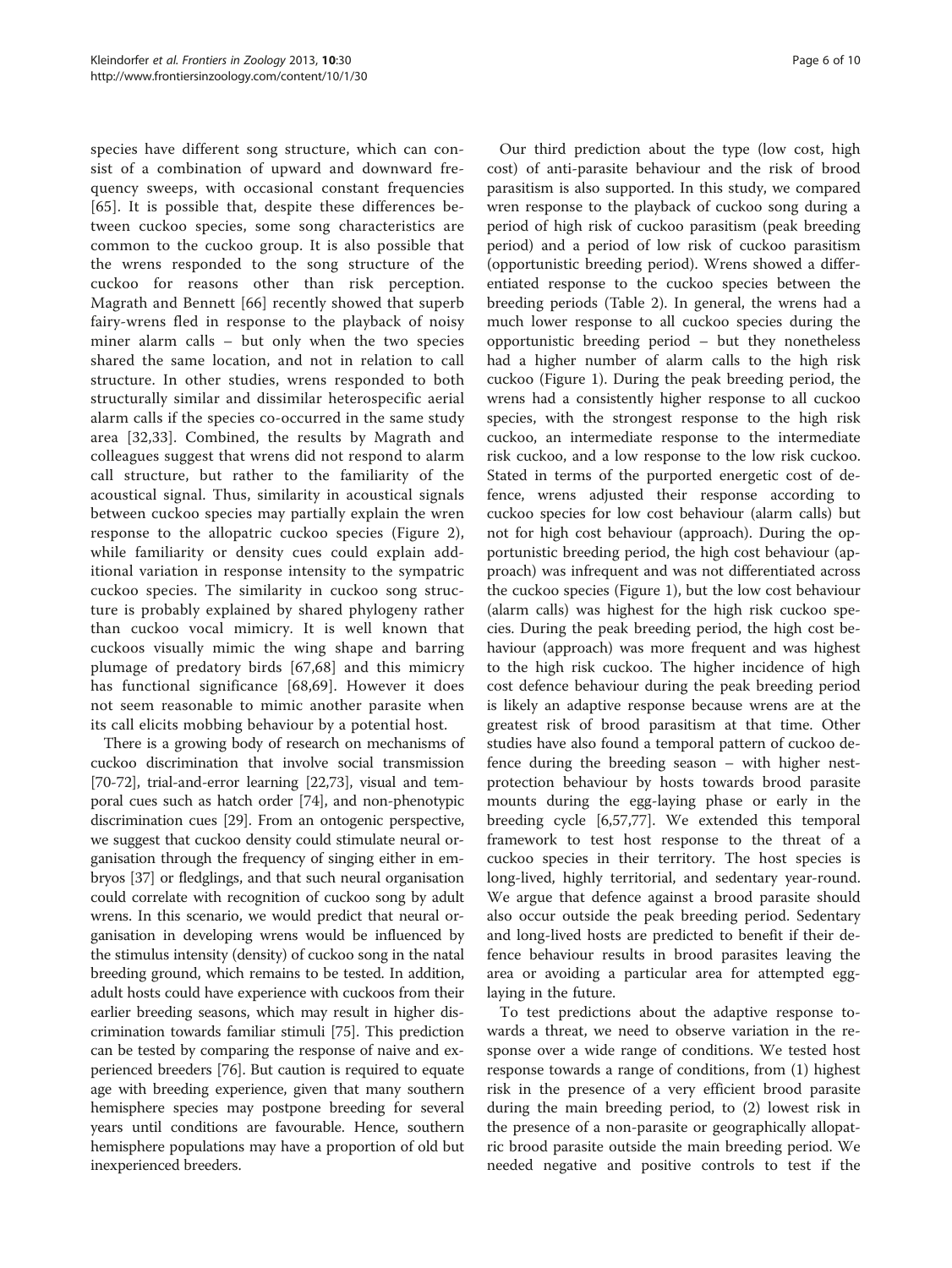difference in host response was explained by the experimental stimuli across a range of conditions. The nonparasite and the geographically allopatric parasite outside the breeding period were the two negative controls for comparison; the two geographically sympatric parasites across the year were the positive controls. The findings in this study support our initial predictions about dynamic risk assessment: wrens showed a plastic risk response across cuckoo species and the temporal context of the risk.

In conclusion, hosts showed a differentiated response to the threat posed by an acoustical stimulus that was associated with future risk of cuckoo parasitism. Our functional interpretation of these findings is that hosts that perceive and respond to the threat of brood parasitism before egglaying by the cuckoo should have lower brood parasitism. Here, we show that host birds had the strongest response to the mating song of the cuckoo species that was most likely to attempt brood parasitism at their nest in the next weeks (see also [[52](#page-9-0)]). This finding offers several avenues for new research focusing on the mechanism of discrimination as well as the ontogeny of discrimination. For example, what is the role of exposure, experience, and learning for the host to adaptively associate the acoustical cue – the cuckoo song – with the future risk of parasitism?

# Methods

# (a) Study species

The superb fairy-wren is a small (11 g) insectivorous passerine endemic to south-eastern Australia [\[78,79](#page-9-0)]. The species is long-lived, sedentary, and territorial [\[80](#page-9-0)]. Females disperse on average 1–10 km while males remain in the natal territory or in nearby territories [[80-83](#page-9-0)]. Eggs are housed in a domed nest that is usually built 0–150 cm off the ground [[84](#page-9-0)]. The clutch size is two to three eggs and, depending on ecological conditions, females produce one to three clutches per year [[84\]](#page-9-0). The species is characterised by a cooperative breeding system, but the number of auxiliary males per territory (0–9) differs across study populations and has been low (0–1) in South Australia since 2005 [[85-88](#page-9-0)]. The species has extraordinarily high levels of extra-pair fertilisations whereby 70-95% of nests contain extra-pair young [[85,89,90\]](#page-9-0), but there was no significant association between the number of auxiliary males and the proportion of extra-pair young [\[90](#page-9-0)]. The peak breeding season in South Australia is between August-February [[91](#page-9-0)]. Because the birds are sedentary and may breed if environmental conditions are favourable [[80,84\]](#page-9-0), we refer to the sampling period between April to May as the opportunistic breeding period. Most songbirds in the southern hemisphere are opportunistic breeders dependent on rainfall and food abundance [\[92\]](#page-9-0). It is for this reason that we refer to peak breeding and opportunistic breeding rather than "nonbreeding", which is a concept more appropriately applied to northern hemisphere songbirds.

#### (b) Cuckoo parasitism

The superb fairy-wren is a model system to study hostparasite interactions in Australia [[38](#page-8-0)]. Unlike many northern hemisphere examples of brood parasite (Cuculus canorus) and host interactions, which are largely driven by selection for egg mimicry by cuckoos and foreign egg detection by hosts [[23](#page-8-0)], the main southern hemisphere examples, including Mangrove Gerygone (Gerygone levigaster) and fairy-wrens, abandon foreign nestlings [[14,24,25](#page-8-0)]. Here we test the acoustic discrimination by adult wrens towards three cuckoo species: Horsfield's bronze-cuckoo, shining bronze-cuckoo, and little bronze-cuckoo. The cost of nestling discrimination rather than egg discrimination is very high, and therefore we predict that in southern hemisphere systems (especially in species with dark domed nests), hosts should be selected to identify the threat of parasitism earlier in the breeding cycle [[29](#page-8-0)[,75\]](#page-9-0). Horsfield's bronzecuckoo is the most common brood parasite in nests of superb fairy-wrens, with a range in prevalence across years from 0-37% in populations studied in Canberra [[15](#page-8-0)], and 0-4% in South Australia (14 out of 232 nests) [[37](#page-8-0)]; Horsfield's bronze-cuckoo nestlings were abandoned in 38% of cases in Canberra [[22\]](#page-8-0) and in 83% of cases in South Australia (one out of six cuckoo nestlings was reared until fledging) ([\[37\]](#page-8-0), unpublished data). The Shining bronze-cuckoo was found in 5.7% of fairywren nests [\[93\]](#page-9-0), but was not observed in wren nests studied in Canberra or South Australia. However, when researchers cross-fostered shining bronze-cuckoo eggs at wren nests, they were always abandoned as nestlings [[22](#page-8-0)]. The two sympatric cuckoo species are partial migrants, whereby some individuals remain in the same geographical area year-round while others may have short-distance migration [[54](#page-9-0)]. Little bronze-cuckoo occurs in tropical regions of northern Australia and New Guinea, but not in South Australia [\[62\]](#page-9-0). The little bronze-cuckoo is a common parasite of gerygone and other fairy-wren species; because it does not occur in the same geographical area as our study species, it poses virtually no risk of brood parasitism to the South Australian fairy-wrens. We hereafter refer to the cuckoo species as high risk (Horsfield's bronzecuckoo), moderate risk (shining bronze-cuckoo), and low risk (little bronze-cuckoo). We used the song of the striated thornbill (Acanthiza lineata) as the control stimulus. The striated thornbill is a small (9 g) insectivorous sympatric bird that is common across the superb fairy-wren habitat. We used the control playback of a familiar non-threat to test the idea that wren response intensity reflects risk assessment and not familiarity.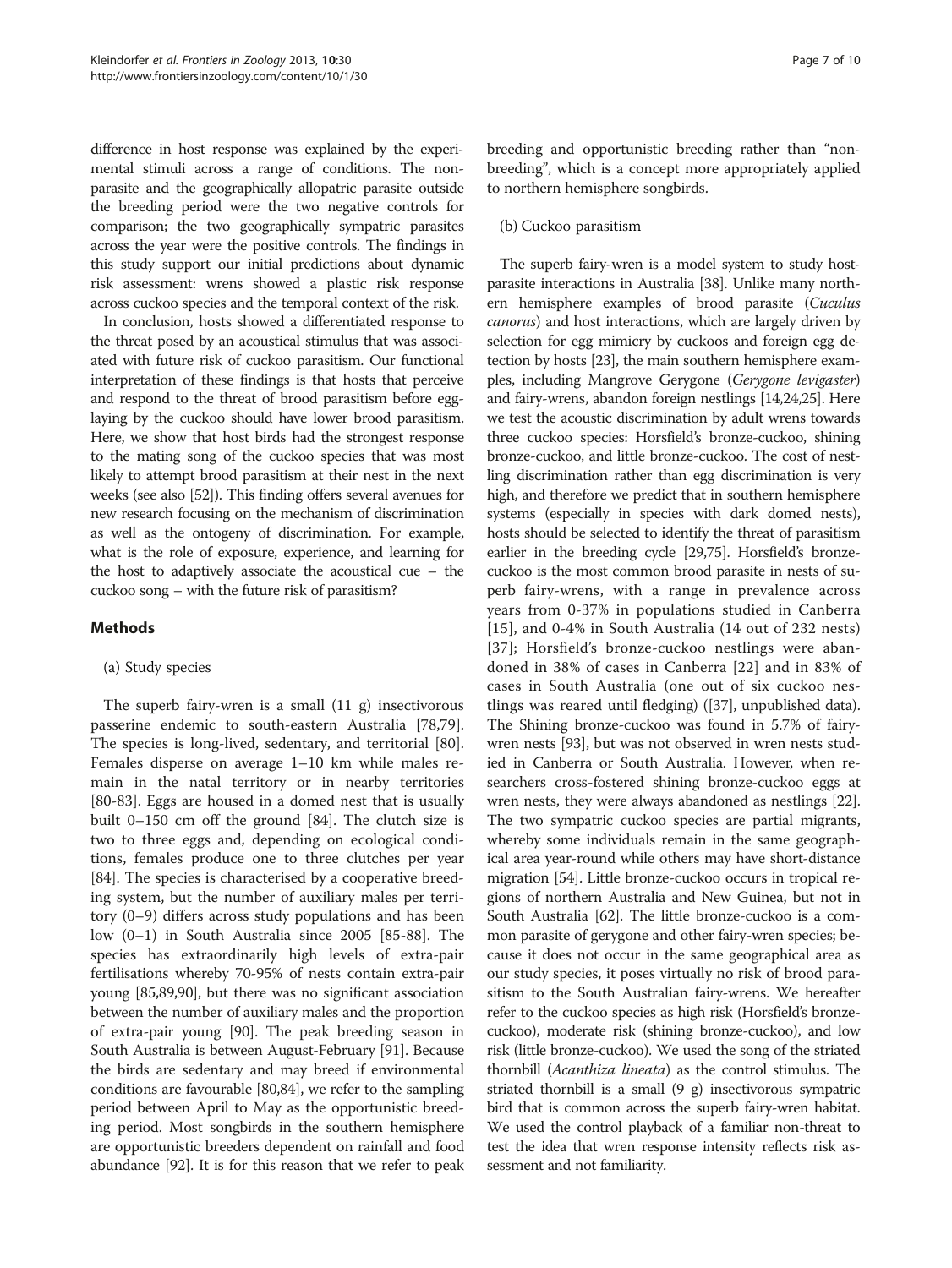#### (c) Study sites

We collected data at three study sites on Kangaroo Island, South Australia: Flinders Chase National Park (35°54'S, 136° 47'E), Vivonne Bay Conservation Park (36°00'S 137°09'E) and Kelly Hill Caves Conservation Park (35°59′S, 136°52′E). The study sites were separated by  $\sim$  20 km, which is twice the mean dispersal distance of females. Furthermore, previous study showed little gene flow between the three sites [\[83](#page-9-0)].

#### (d) Playback stimuli

We used playback of cuckoo and thornbill song to test risk assessment by superb fairy-wrens. The cuckoo song playback trials were done in September-October 2010 (the peak breeding period) and April-May 2011 (the opportunistic breeding period) (see Table 3 for sample size per study site). The striated thornbill playback trials were done in October 2008 and 2012 (breeding season) and April 2008 and 2012 (non-breeding season).

The two sympatric cuckoo species have peak singing activity during July through October, which is when most mating occurs [[84\]](#page-9-0). For the playback stimuli, we used the song recordings of 5 individual Horsfield's bronze-cuckoo and 3 shining bronze-cuckoo (recorded in 2009), and 10 striated thornbills (recorded in 2008 and 2012). The sympatric cuckoo species were recorded in the study sites separated by at least 2 km. The 3 allopatric little bronze stimuli were provided by David Stewart, Nature Sounds, Queensland. We normalised the playbacks at −15 db and saved them as uncompressed 16 bit 44.1 kHz broadcast wave files (.wav) using Amadeus

Table 3 Sample size for playback trials of song (control = striated thornbill, low risk = little bronze-cuckoo, moderate risk = shining bronze-cuckoo, and high risk = Horsfield's bronze-cuckoo) in the territories of superb fairy-wrens on Kangaroo Island during (a) the opportunistic breeding period, and (b) the peak breeding period of the host

| Location                                            | Control | <b>Low Risk</b><br>cuckoo | Moderate<br>risk | High risk<br>cuckoo |  |  |  |  |
|-----------------------------------------------------|---------|---------------------------|------------------|---------------------|--|--|--|--|
| (a) Opportunistic breeding period (low cuckoo risk) |         |                           |                  |                     |  |  |  |  |
| Flinders Chase                                      | 4       | 7                         | 7                | 7                   |  |  |  |  |
| Kelly Caves                                         | 4       | 3                         | 3                | 3                   |  |  |  |  |
| Vivonne Bay                                         | 4       | 15                        | 17               | 16                  |  |  |  |  |
| <b>Total</b>                                        | 12      | 25                        | 27               | 26                  |  |  |  |  |
| (b) Peak breeding period (high cuckoo risk)         |         |                           |                  |                     |  |  |  |  |
| Flinders Chase                                      | 4       | 9                         | 7                | 8                   |  |  |  |  |
| Kelly Caves                                         | 4       | 9                         | 9                | 9                   |  |  |  |  |
| Vivonne Bay                                         | 4       | 7                         | 6                | 7                   |  |  |  |  |
| <b>Total</b>                                        | 12      | 25                        | 22               | 24                  |  |  |  |  |

Pro 1.5 (Hairersoft Inc, Switzerland). We transferred the stimuli onto a FoxPro Scorpion x1-B (FoxPro Inc. U.S.A), which can be remotely triggered to start the playback trial while the researcher is hidden in vegetation 15–20 m from the playback speaker. The song stimuli consisted of 10 s of song followed by 10 s of silence, repeated three times per minute for three minutes (a total of 90 s of song and 90 s of silence per three minute trial; described below). Figure [2](#page-4-0) shows spectrograms of the cuckoo songs used for the playback stimuli; they all have the same scale to facilitate comparison and were generated in Raven 1.4 using a Hann window function with 512 samples and 50% time overlap.

#### (e) Playback experiment

We colour banded a total of 122 wrens across all study sites and recorded playback response for 99 colour banded and 75 unbanded wrens. We tested each superb fairy-wren with one stimulus (either high risk, moderate risk, or low risk cuckoo, or the control striated thornbill). We used this design to ensure independence of the data. Table 3 shows the sample size for the number of playback trials per stimulus type for 78 cuckoo trials during the opportunistic breeding period and 71 cuckoo trials during the peak breeding period, and 24 thornbill trials (12 opportunistic breeding period, 12 peak breeding period). We walked three 2 km transects per study site to locate superb fairy-wren territories, which was informed by our long-term study of the area [\[37](#page-8-0)[,94](#page-9-0)]. When we found a group within a territory, we placed the FoxPro Scorpion x1-B playback speaker 10 m from the birds. We observed the wrens for 3 minutes and recorded their vocalisations and approach to the speaker (pre-trial period). Then we commenced the trial with the playback of the song stimulus. We recorded the following behaviours during the trial: (1) the number of alarm calls (an indicator of low cost behaviour) (hereafter referred to as 'calls'), (2) the minimum distance of approach to the speaker (m) (an indicator of high cost behaviour) (hereafter referred to as 'approach'), and (3) the latency to respond (s) within 10 m of the speaker (an indicator of vigilance behaviour) (hereafter referred to as 'latency').

We also measured the number of trials at which we elicited a cuckoo response (approach to or vocalisation within 20 m of the playback speaker) from either of the two sympatric cuckoo species (Horsfield's bronze and shining bronze-cuckoo).

#### (f) Statistical analysis

Results were analysed with PASW Statistics version 18 (PASW 18.0 for Windows, SPSS Inc., U.S.A). We used Chi-squared tests to analyse cuckoo response to the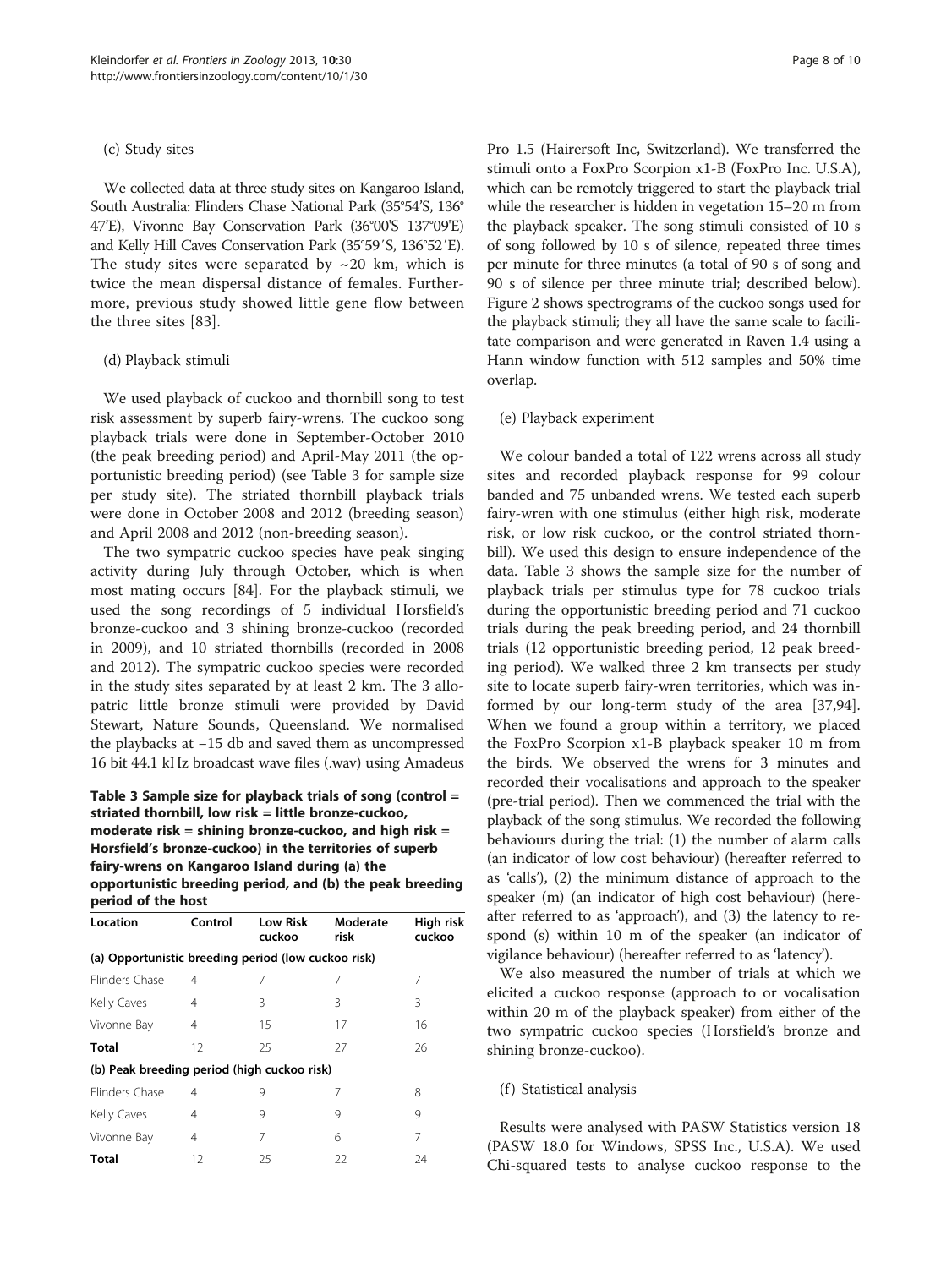<span id="page-8-0"></span>different playback stimuli. Except for the number of calls, the other wren response variables were normally distributed. We transformed the number of calls using  $\ln x + 1$  transformation to meet the assumptions for normality. We used MANOVA to test for wren response (calls, approach, latency) in relation to the song playback stimulus (cuckoo species) and breeding period (opportunistic, peak), the interaction term playback stimulus  $\times$ breeding period, with study site and playback ID as random effects. We used post-hoc pairwise comparisons (HSD) to test the contribution of each playback stimulus for the overall variance in response intensity.

#### Competing Interest.

The authors declare that they have no competing interests.

#### Authors' contributions

SK and JR designed the experiments and collected data. JR prepared the playback stimuli. SK and HH analysed the data and wrote the paper. DCN and CE collected data during the opportunistic breeding period. HH and MG collected data during the peak breeding period. All authors read and approved the final version of the manuscript

#### Acknowledgements

We thank the Hermon Slade Foundation for generously funding this research. We are also grateful to the Nature Foundation of South Australia, Austrian Academy of Sciences, Australian Research Council, and South Australian Department of Environment, Water and Natural Resources for funding. This study was approved by the Animal Welfare Committee at Flinders University, South Australia.

#### Author details

<sup>1</sup>School of Biological Sciences, Flinders University, Adelaide 5042, South Australia. <sup>2</sup>Department of Integrative Biology and Evolution, Konrad Lorenz Institute for Ethology, University of Veterinary Medicine, Savoyenstraße 1a, Vienna 1160, Austria.

#### Received: 11 December 2012 Accepted: 14 May 2013 Published: 22 May 2013

#### References

- 1. Caro T: Antipredator defenses in birds and mammals. Chicago: University of Chicago Press; 2005.
- Curio E, Klump G, Regelmann K: An anti-predator response in the great tit (Parus major): is it turned to predator risk? Oecologia 1983, 60:83–88.
- 3. Swaisgood RR, Rowe MP, Owings DH: Antipredator responses of California ground squirrels to rattlesnakes and rattling sounds: the roles of sex, reproductive parity, and offspring age in assessment and decision-making rules. Behav Ecol Sociobiol 2003, 55:22–31.
- Zuberbühler K: Survivor signals: the biology and psychology of animal alarm calling. Adv Stud Behav 2009, 40:277–322.
- 5. Sherman PW, Reeve HK, Pfennig DW: Recognition systems. In Behavioural ecology: an evolutionary approach. 4th edition. Edited by Krebs JR, Davies NB. Oxford UK: Blackwell Science; 1997:69–96.
- 6. Hobson KA, Sealy SG: Responses of yellow warblers to the threat of cowbird parasitism. Anim Behav 1989, 38:510–519.
- 7. Blumstein DT, Cooley L, Winternitz J, Daniel JC: Do yellow-bellied marmots respond to predator vocalizations? Behav Ecol Sociobiol 2008, 62:457–468.
- 8. Seyfarth R, Cheney D, Marler P: Monkey responses to three different alarm calls: evidence of predator classification and semantic communication. Science 1980, 210:801–803.
- 9. Rainey HJ, Zuberbühler K, Slater PJB: Hornbills can distinguish between primate alarm calls. Proc R Soc B 2004, 271:755–759.
- 10. Colombelli-Négrel D, Robertson J, Kleindorfer S: Nestling presence affects the anti-predator response of adult superb fairy-wrens (Malurus cyaneus). Acta Etholo 2010, 13:69–74.
- 11. Payne RB, Payne LL, Rowley I: Splendid wren Malurus splendens response to cuckoos - an experimental test of social-organization in a communal bird. Behaviour 1985, 94:108–127.
- 12. Owings DH, Coss RG, McKernon D, Rowe MP, Arrowood PC: Snake-directed antipredator behavior of rock squirrels (Spermophilus variegatus): population differences and snake-species discrimination. Behaviour 2001, 138:575–595.
- 13. Krüger O: Cuckoos, cowbirds and hosts: adaptations, trade-offs and constraints. Philos T Roy Soc B 2007, 362:1873-1886.
- 14. Langmore NE, Cockburn A, Russell AF, Kilner RM: Flexible cuckoo chickrejection rules in the superb fairy-wren. Behav Ecol 2009, 20:978–984.
- 15. Langmore NE, Kilner RM: The coevolutionary arms race between Horsfield's bronze-cuckoos and superb fairy-wrens. Emu 2010, 110:32–38.
- 16. Kleindorfer S, Fessl B, Hoi H: Avian nest defence behaviour: assessment in relation to predator distance and type, and nest height. Anim Behav 2005, 69:307–313.
- 17. Lehmann L, Keller L: The evolution of cooperation and altruism a general framework and a classification of models. J Evol Biol 2006, 19:1365–1376.
- 18. Ghalambor CK, Martin TE: Fecundity-survival trade-offs and parental risktaking in birds. Science 2001, 292:494–497.
- 19. Honza M, Procházka P, Sicha V, Pozgayová M: Nest defence in a cuckoo host: great reed warblers risk themselves equally for their own and parasitic chicks. Behaviour 2010, 147:741–756.
- 20. Grim T, Kleven O, Mikulica O: Nestling discrimination without recognition: a possible defence mechanism for hosts towards cuckoo parasitism? Proc R Soc B 2003, 270:S73–S75.
- 21. Davies NB, Brooke MdL: cuckoos versus reed warblers: adaptations and counter adaptations. Anim Behav 1988, 36:262–284.
- 22. Langmore NE, Hunt S, Kilner RM: Escalation of a coevolutionary arms race through host rejection of brood parasitic young. Nature 2003, 422:157–160.
- 23. Davies NB: Cuckoos, cowbirds and other cheats. London: T & A D Poyser; 2000.
- 24. Sato NJ, Tokue K, Noske RA, Mikami OK, Ueda K: Evicting cuckoo nestlings from the nest: a new anti-parasitism behaviour. Biol Lett 2010, 6:67–69.
- 25. Tokue K, Ueda K: Mangrove gerygones Gerygone laevigaster eject little bronze-cuckoo Chalcites minutillus hatchlings from parasitized nests. Ibis 2010, 152:835–839.
- 26. Davies NB, Brooke MD: An experimental-study of Co-evolution between the cuckoo, Cuculus canorus, and its hosts. 1. Host Egg discrimination. J Anim Ecol 1989, 58:207-224
- 27. Hauber ME, Russo SA, Sherman PW: A password for species recognition in a brood-parasitic bird. Proc R Soc B 2001, 268:1041–1048.
- 28. Hauber ME, Pearson HE, Reh A, Merges A: Discrimination between host songs by brood parasitic brown-headed cowbirds (Molothrus ater). Anim Cogn 2002, 5:129–137.
- 29. Grim T: The evolution of nestling discrimination by hosts of parasitic birds: why is rejection so rare? Evol Ecol Res 2006, 8:785–802.
- 30. Grim T: Experimental evidence for chick discrimination without recognition in a brood parasite host. Proc R Soc B 2007, 274:373–381.
- 31. Grim T, Samaš P, Moskát C, Kleven O, Honza M, Moksnes A, Røskaft E, Stokke BG: Constraints on host choice: why do parasitic birds rarely exploit some common potential hosts? J Anim Ecol 2011, 80:508-518.
- 32. Magrath RD, Pitcher BJ, Gardner JL: A mutual understanding? Interspecific responses by birds to each other's aerial alarm calls. Behav Ecol 2007, 18:944–951.
- 33. Magrath RD, Pitcher BJ, Gardner JL: Recognition of other species' aerial alarm calls: speaking the same language or learning another? Proc R Soc B 2009, 276:769–774.
- 34. Colombelli-Negrel D, Robertson J, Kleindorfer S: Risky revelations: superb fairy-wrens Malurus cyaneus respond more strongly to their mate's alarm song. J Ornitholy 2011, 152:127-135.
- Greig EI, Pruett-Jones S: A predator-elicited song in the splendid fairywren: warning signal or intraspecific display? Anim Behav 2009, 78:45–52.
- 36. Zelano B, Tarvin KA, Pruett-Jones S: Singing in the face of danger: the anomalous type II vocalization of the splendid fairy-wren. Ethology 2001, 107:201–216.
- 37. Colombelli-Négrel D, Hauber ME, Robertson J, Sulloway FJ, Hoi H, Griggio M, Kleindorfer S: Embryonic learning of vocal passwords in superb fairy-wrens reveals intruder cuckoo nestlings. Curr Biol 2012, 22:2155–2160.
- 38. Langmore NE, Stevens M, Maurer G, Heinsohn R, Hall ML, Peters A, Kilner RM: Visual mimicry of host nestlings by cuckoos. Proc R Soc B 2011, 278:2455–2463.